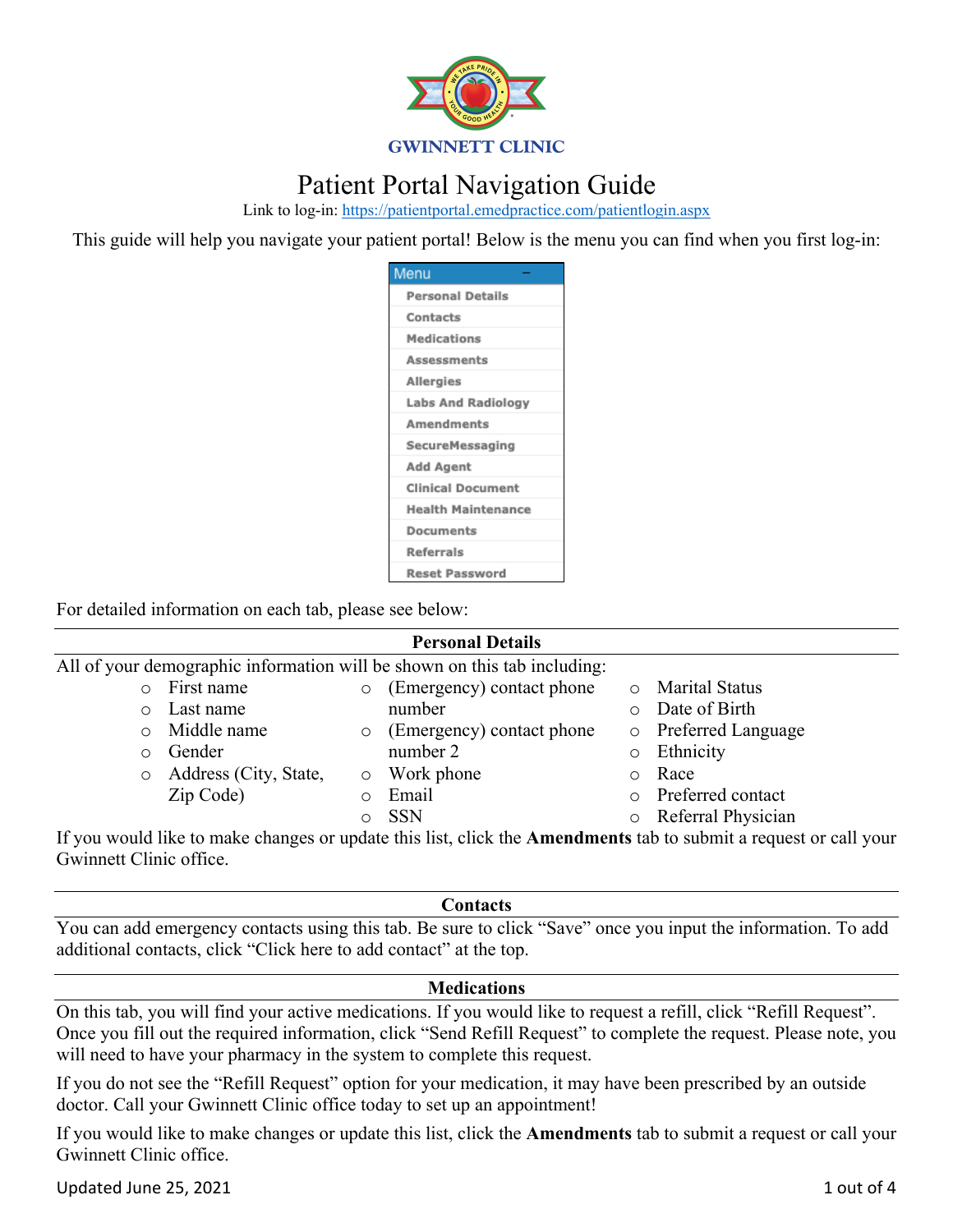

#### **Assessments**

You can view your active problem list here. Additionally, you can find helpful educational materials.

If you would like to make changes or update this list, click the **Amendments** tab to submit a request or call your Gwinnett Clinic office.

#### **Allergies**

Your list of allergies will appear on this tab. If you would like to make changes or update this list, click the **Amendments** tab to submit a request or call your Gwinnett Clinic office.

### **Labs And Radiology**

You will be able to view your labs and radiology test results by clicking "View Results" on the right-hand side. To print, click the print button in the upper right-hand side of the window.

#### **Amendments**

On this tab, you will be able to request changes to your information, including your appointments, insurance(s), medication, problems, allergies, labs, and vitals.

### **Secure Messaging**

To communicate with your provider team, type your message in the box, select the provider team you'd like to send it to in the drop-down menu, and select an encounter date.



If this is a life-threatening emergency, call 911. Please allow up to 48 hours for a response. If you need to speak to someone the same-day, we recommend calling your Gwinnett Clinic office.

# **Add Agent**

Share you patient portal access with a family member or friend! Be mindful of who you add as an agent because a lot of your personal medical information will be accessible to him / her.